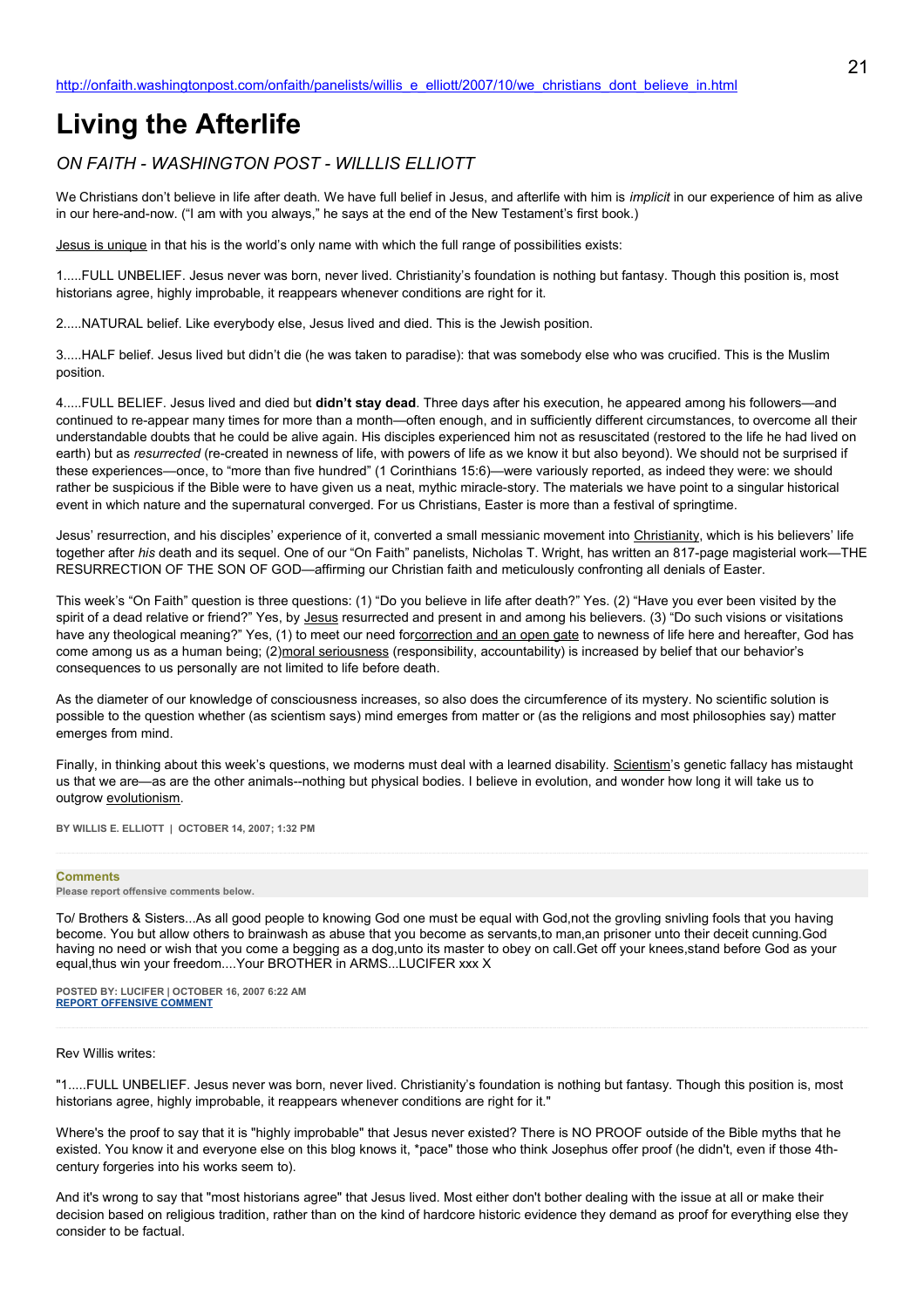Rev Willis tries to downplay the current atheist movement by noting that this idea "reappears whenever conditions are right for it." Yes, it's like the bad penny. The problem for the theists is that the idea is asserting itself like never before and on all fronts.

Religionism will eventually hold a place of dishonor right next to racism and sexism, ie: its fellow isms who have so fueled religionism over the centuries.

**POSTED BY: MR MARK | OCTOBER 15, 2007 5:08 PM [REPORT OFFENSIVE COMMENT](mailto:blogs@washingtonpost.com?subject=On%20Faith%20Panelists%20Blog%20%20%7C%20%20Mr%20Mark%20%20%7C%20%20Living%20the%20Afterlife%20%20%7C%20%201506808&body=%0D%0D%0D%0D%0D================%0D?__mode=view%26_type=comment%26id=1506808%26blog_id=618)**

"we moderns must deal with a learned disability. Scientism's genetic fallacy has mistaught us that we are—as are the other animals- nothing but physical bodies."

What is so gosh darn difficult about this concept? We are.. we are born, we live, stuff happens, we die... I cannot imagine a simpler, more rational, more perfect explanation. Why are we so egotistical as to create entire metaphysical universes and realities, without one iota of evidence, just because we are self-aware?

**POSTED BY: CLEVE | OCTOBER 15, 2007 4:31 PM [REPORT OFFENSIVE COMMENT](mailto:blogs@washingtonpost.com?subject=On%20Faith%20Panelists%20Blog%20%20%7C%20%20Cleve%20%20%7C%20%20Living%20the%20Afterlife%20%20%7C%20%201506692&body=%0D%0D%0D%0D%0D================%0D?__mode=view%26_type=comment%26id=1506692%26blog_id=618)**

From "Why I Am Not A Christian",by Bertrand Russell

Religion prevents our children from having a rational education; religion prevents us from teaching the ethic of scientific co-operation in place of the old fierce doctrines of sin and punishment.It is possible that mankind is on the threshold of a golden age;but if so,it will be necessary first to slay the dragon that guards the door,and this dragon is religion.

Bertrand Russell,"Why I AmNot A Christian", page 47

**POSTED BY: BERTRAND RUSSELL | OCTOBER 15, 2007 2:49 PM [REPORT OFFENSIVE COMMENT](mailto:blogs@washingtonpost.com?subject=On%20Faith%20Panelists%20Blog%20%20%7C%20%20Bertrand%20Russell%20%20%7C%20%20Living%20the%20Afterlife%20%20%7C%20%201506361&body=%0D%0D%0D%0D%0D================%0D?__mode=view%26_type=comment%26id=1506361%26blog_id=618)**

## Dr. Elliott:

Cast me into your slow group because I really don't know what your answer said.

1. Did you say (in one way or another) that after our physical death we continue to live in some identifiable manner? 2. Did you say that there is a bodily resurrection (as some church groups claim), or a continuation of our soul or spirit (whatever you think those are)? 3. Did you say that the Easter event was an actual continuation of a life after an actual physical death? 4. Or were you speaking of some kind of mystical or psychological 'life after death' during our one and only physical life.

If your answers to questions 1, 2, or 3 are YES, then I think (but certainly can't prove) you are wrong. If your answer to number 4 is YES, then we may have some common gound.

As I confessed above, I am in your slow group. A little help (clear English) would be appreciated.

**POSTED BY: CECIL | OCTOBER 15, 2007 1:01 PM [REPORT OFFENSIVE COMMENT](mailto:blogs@washingtonpost.com?subject=On%20Faith%20Panelists%20Blog%20%20%7C%20%20Cecil%20%20%7C%20%20Living%20the%20Afterlife%20%20%7C%20%201506022&body=%0D%0D%0D%0D%0D================%0D?__mode=view%26_type=comment%26id=1506022%26blog_id=618)**

Actually this isn't completely true:

"NATURAL belief. Like everybody else, Jesus lived and died. This is the Jewish position."

There is no "The Jewish" position. However, the primary argument that can be made in all cases is that the word Jesus comes from a hebrew word that means salvation. The word 'Christ' comes from the messiach, which is another word for Annointed One or King. The original Jewish Christian position originally was that Jesus, lived, died, came to visit from beyond death once, and would come again and save Jews from their awful oppression at the hands of Romans. From his failure to do that he was rationalized into a Future Messiah who would come at the end of days. The main difference between the two camps is whether he's been here once before and will come again, or whether the Messiah should be seen as something still to be waited for. Since for Jews the conditions for Messiah still haven't been fulfilled, the Messiahood of Jesuah Ben Joseph is still in question. And for Jews the divine can walk among us, but to hold any man as God is sacrilege.

As to this not dying thing. We have the testimony of a few witnesses to visitations, and we have the testimony of countless millions who have been reborn through the teachings of this savior. And we have this phenomena where people get a second chance by dying to their old attitudes and behaviors.

But salvation is always problematic. Some People get a second chance, but it is what they do with that second chance that counts. In their arrogance and presumption many Christians close the door to the very thing they seek when they forget that God made both space and time. The Hebrew for Universe means everything; And that means that his seven days are present at every moment. His book is our life. As long as the world is a place of conflict, confusion, dogmatic literalism, and delusion -- the Messiah is yet to be among us. There is no conflict between the theory of evolution and the bible. There is only a matter of the arrogance and presumption of those who interpret it,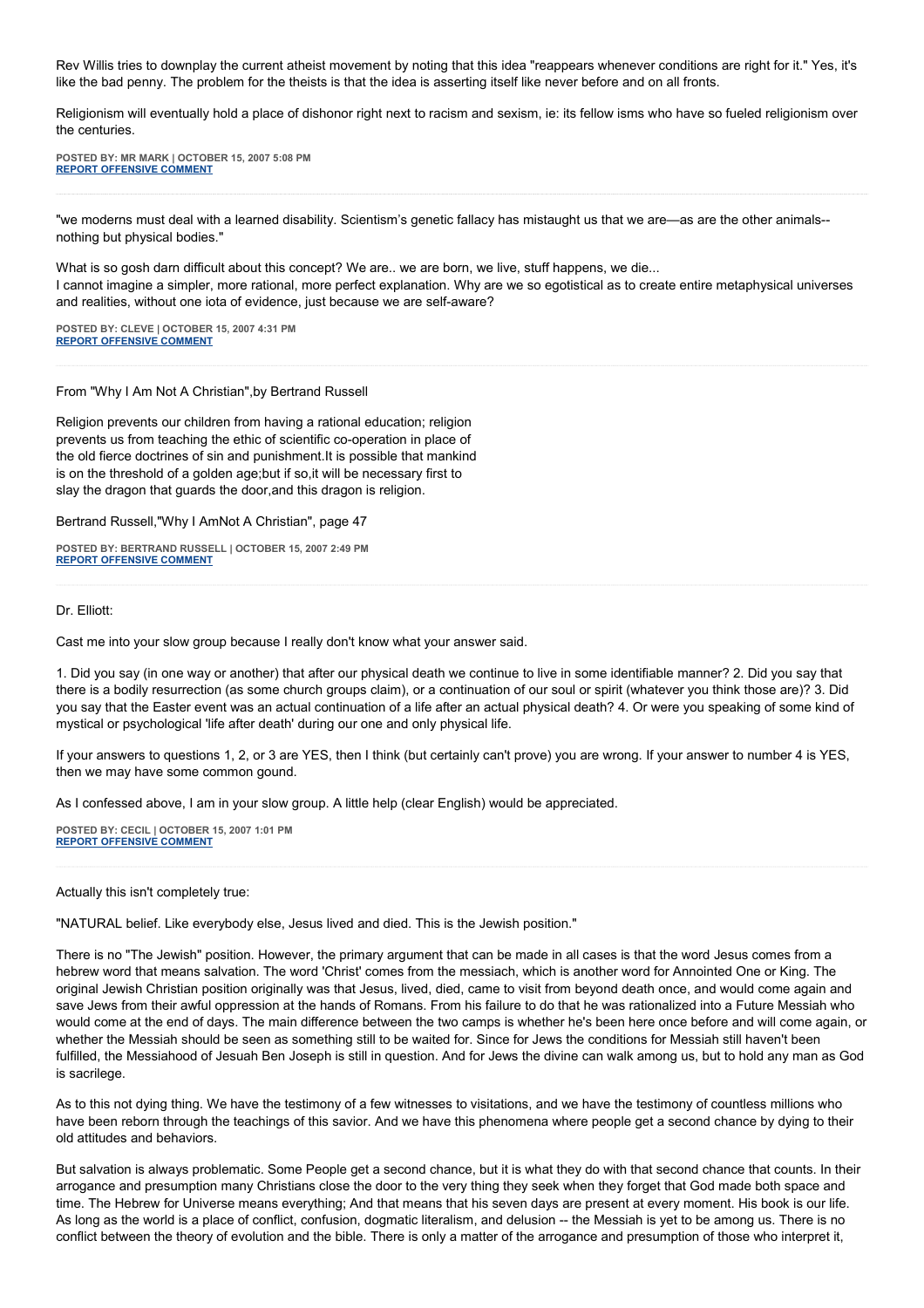claim to speak for God, and go then to war with those who disagree with them instead of actually listening to God -- who is talking through those things as well.

**POSTED BY: CHRISTOPHER HOLTE | OCTOBER 15, 2007 10:12 AM [REPORT OFFENSIVE COMMENT](mailto:blogs@washingtonpost.com?subject=On%20Faith%20Panelists%20Blog%20%20%7C%20%20Christopher%20Holte%20%20%7C%20%20Living%20the%20Afterlife%20%20%7C%20%201505530&body=%0D%0D%0D%0D%0D================%0D?__mode=view%26_type=comment%26id=1505530%26blog_id=618)**

## Bill Murray

Yep.I totally agree with what you are saying.

Jesus is all myth and almost certainly bears no resemblance to any particular historical individual.

Folks don't seem to get it,that myths abound throughout history,and were never meant to be taken literally.The Jesus myth predates the man himself according to some writers.

Andrew Lee;

Yes.Maybe there is a God,maybe there isn't.It is that simple.Seems to me that the likelyhood is that there never was;because people constantly make things up. Our ancestors made up countless gods.

If we got rid of the present god,people would probably make up another one.

We are only now realizing how dumb our ancestors must have been hundreds of years ago.Ignorance was rife. They knew nothing, and had gods for everything.How else can people who know nothing,make sense of things?

It is truly pathetic that we allow ancient myths

to continue to intrude on modern realities.

Even the clown GWBush actually thinks there's someone in the sky that he can talk to about going to war.And that sky person told Bush it was fine to attack Iraq.

It looks likely that its crunch time for religion,because atheism is gaining ground,as folks get sick of the stupidity,irrationality and danger of religion.

My mind keeps going back to the extremely religious fellas who took down the World Trade Center on 9/11. They were only a little more wacky than the average christian who believes there's a heaven to go to for believers,and eternal hell for sane people.

Religion is laughable.It was invented by our childlike ancestors in their attempts to make sense of existence.

It's time is over.The atheist movement grows stronger by the day.Just read these threads for proof.

**POSTED BY: DREW | OCTOBER 15, 2007 9:33 AM [REPORT OFFENSIVE COMMENT](mailto:blogs@washingtonpost.com?subject=On%20Faith%20Panelists%20Blog%20%20%7C%20%20Drew%20%20%7C%20%20Living%20the%20Afterlife%20%20%7C%20%201505425&body=%0D%0D%0D%0D%0D================%0D?__mode=view%26_type=comment%26id=1505425%26blog_id=618)**

Here's something very possible (and probably very offensive): What if we got it all wrong? What if we got "GOD" wrong? What if the Christian God or the Jewish God or the Muslim God or the Catholic God is not what God really is?

or What if the message that God sent us has been severely distorted throughout time?

I know it's blasphemous... but I am asking that people to not be tied to dogma so strictly. I don't think that anything that condones hatred is the message that anybody, including GOD, wants from humans.

Maybe there is a God, maybe there isn't. We'll never know. But, to paraphrase Gandhi, let's believe in the human religion... let's put humans first. I think, if we can do that, whether God exists or not, we can be happy in THIS LIFE. I mean if heaven exists, we really can't go wrong with treating people well...

**POSTED BY: ANDREW LEE | OCTOBER 14, 2007 10:02 PM [REPORT OFFENSIVE COMMENT](mailto:blogs@washingtonpost.com?subject=On%20Faith%20Panelists%20Blog%20%20%7C%20%20Andrew%20Lee%20%20%7C%20%20Living%20the%20Afterlife%20%20%7C%20%201504357&body=%0D%0D%0D%0D%0D================%0D?__mode=view%26_type=comment%26id=1504357%26blog_id=618)**

People refer to Jesus as if he were some devine being. What is interesting is that Jesus was not one person but consisted of many. In one role he was the sacred king of the Jews who periodically died as a substitute for the real king. The Semitic religions practiced human immolations longer than any other religion, sacrificing children and adult men in order to please their gods. The priesthood of the Jewish God insisted that "one man should die for the people... that the whole nation perish not" (John 11:50). Yahweh forgave no sins without bloodshed: "without shedding blood is no remission" (Hebrews 9:22).

Middle-Eastern culture presented a long line of slain and cannibalized Saviors extending back to prehistoric time. At first the kings became king-surrogates or "sacred" kings as the power of real monarchies developed. The Gospels' Jesus was not the first of them, though he may have been one of the last. One passage hints at a holy man's understandable fear of such brief, doomed eminence: "When Jesus therefore perceived that they would come and take him by force, to make him a king, he departed again into a mountain himself alone" (John 6:15).

Our present day Jesus (the latest) appears to have made little or no impression on his contemporaries at the time of his existance. No literate person in his time mentioned him in any known writing. The Gospels were not written in Jesus time, nor were they written by anyone who ever saw him in the flesh. The books were written after the establishment of the church, some as late as the 2nd century A.D. and later, driven by the church's requirement for a manufactured tradition. Most scholars believe the earliest book of the New Testament was 1 Thessalonians, written perhaps 51 A.D. by Paul, who never saw Jesus in person and knew no details of his life.

If Jesus existed at all he was most likely illiterate in that he wrote absolutely nothing, and nothing was written about him at the time of his supposed existance.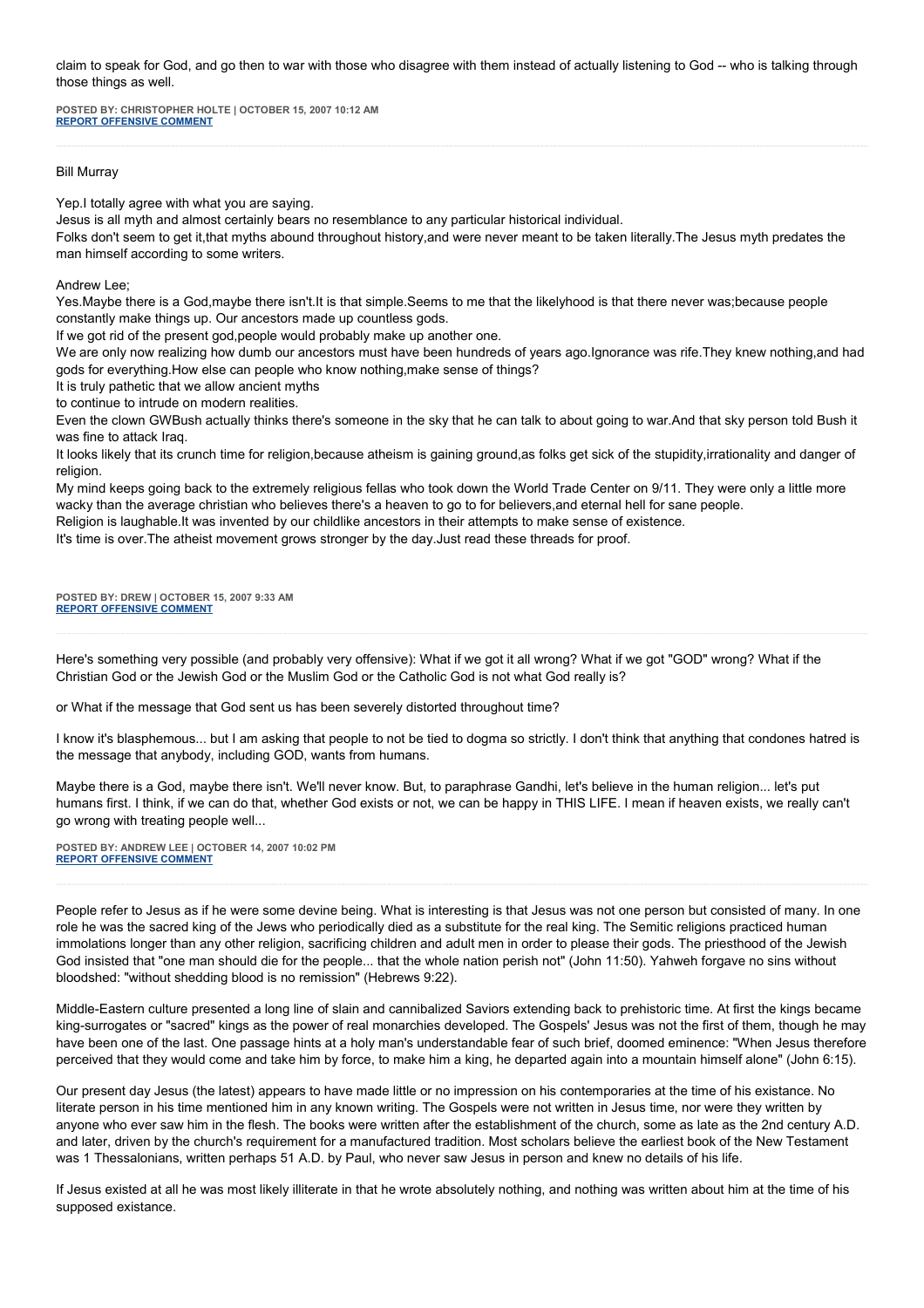I believe that religion, all religion, is a curse on humanity. Many millions have died in the past for the sake of religion and continue to do so today.

Prayer is nothing more then begging to a non-existant being in the hope of achieving some objective.

The total separation of church and state is a necessity. All one has to do is look around the world at the conflict among religions and within religious sects to understand why that separation is mandatory.

**POSTED BY: BILL MURRAY | OCTOBER 14, 2007 6:51 PM [REPORT OFFENSIVE COMMENT](mailto:blogs@washingtonpost.com?subject=On%20Faith%20Panelists%20Blog%20%20%7C%20%20Bill%20Murray%20%20%7C%20%20Living%20the%20Afterlife%20%20%7C%20%201504004&body=%0D%0D%0D%0D%0D================%0D?__mode=view%26_type=comment%26id=1504004%26blog_id=618)**

#### Who robbed the bank?

A person wearing a red shirt with a gun entered the bank, pointed the gun at the teller and demanded money. The teller cooperated, the man put the money in a brown paper bag and left the bank.

Just outside the bank a person with a gun wearing a red shirt and carrying a brown paper bag with money in it was arrested by a police officer and charged with bank robbery.

She was not convicted because the jury does not believe women rob banks and eye witnesses said it was a man. There must have been two people in the bank with guns wearing red shirts at the time one of them robbed it, a man and a woman. The woman brought a brown paper bag with money in it to the bank.

There are some people who don't believe the bank robbed, that the whole story was made up.

There are two people who did every significant thing Jesus did. There's Jesus of the Bible and there's the male imitating female Pharaoh, Amenophis IV. Not only did she claim she would come back to life on this earth but she supplied the science, how her return to this world not only possible but a matter of natural consequence.

The Jesus tale being a hoax does not rule out either there being one or more Gods or that there is more life after this life. It only complicates.

**POSTED BY: BGONE | OCTOBER 14, 2007 10:12 AM [REPORT OFFENSIVE COMMENT](mailto:blogs@washingtonpost.com?subject=On%20Faith%20Panelists%20Blog%20%20%7C%20%20BGone%20%20%7C%20%20Living%20the%20Afterlife%20%20%7C%20%201502909&body=%0D%0D%0D%0D%0D================%0D?__mode=view%26_type=comment%26id=1502909%26blog_id=618)**

' One of our "On Faith" panelists, Nicholas T. Wright, has written an 817-page magisterial work—THE RESURRECTION OF THE SON OF GOD'

And it never once finds space to quote Romans 7:24 where Paul asks to be rescued from his body.

Not does it quote a convert to Jesus-worship writing in 1 Peter 1:24 that 'all flesh is grass'

The author of 1 Peter knew what happened to corpses.

**POSTED BY: STEVEN CARR | OCTOBER 14, 2007 9:43 AM [REPORT OFFENSIVE COMMENT](mailto:blogs@washingtonpost.com?subject=On%20Faith%20Panelists%20Blog%20%20%7C%20%20Steven%20Carr%20%20%7C%20%20Living%20the%20Afterlife%20%20%7C%20%201502830&body=%0D%0D%0D%0D%0D================%0D?__mode=view%26_type=comment%26id=1502830%26blog_id=618)**

One thing is clear.

Early converts to Jesus-worship believed that Jesus was still alive, but scoffed at the idea that God would choose to raise a corpse.

Nobody has dared answer the question of why these people converted to Jesus-worship.

Even when trying to answer questions about the nature of the resurrected body, Paul cannot give one detail of one person's alleged experience seeing a resurrected body.

Paul reminds the Corinthians that heavenly beings are as different from earthly things as a fish is different from the moon.

Nobody discusses how a fish can turn into the moon, so presumably this is why Paul regarded the Corinthians as 'idiots' for discussing how a corpse can turn into a resurrected being.

Paul then trashes the idea that resurrected beings are made from the dust that a corpse dissolves into.

'The first man was of the dust of the earth, the second man from heaven. As was the earthly man, so are those who are of the earth; and as is the man from heaven, so also are those who are of heaven. And just as we have borne the likeness of the earthly man, so shall we bear the likeness of the man from heaven. I declare to you, brothers, that flesh and blood cannot inherit the kingdom of God...'

Paul reminds the Jesus-worshippers that Jesus became a spirit, in terms suggesting Paul believed all Christians would become spirits.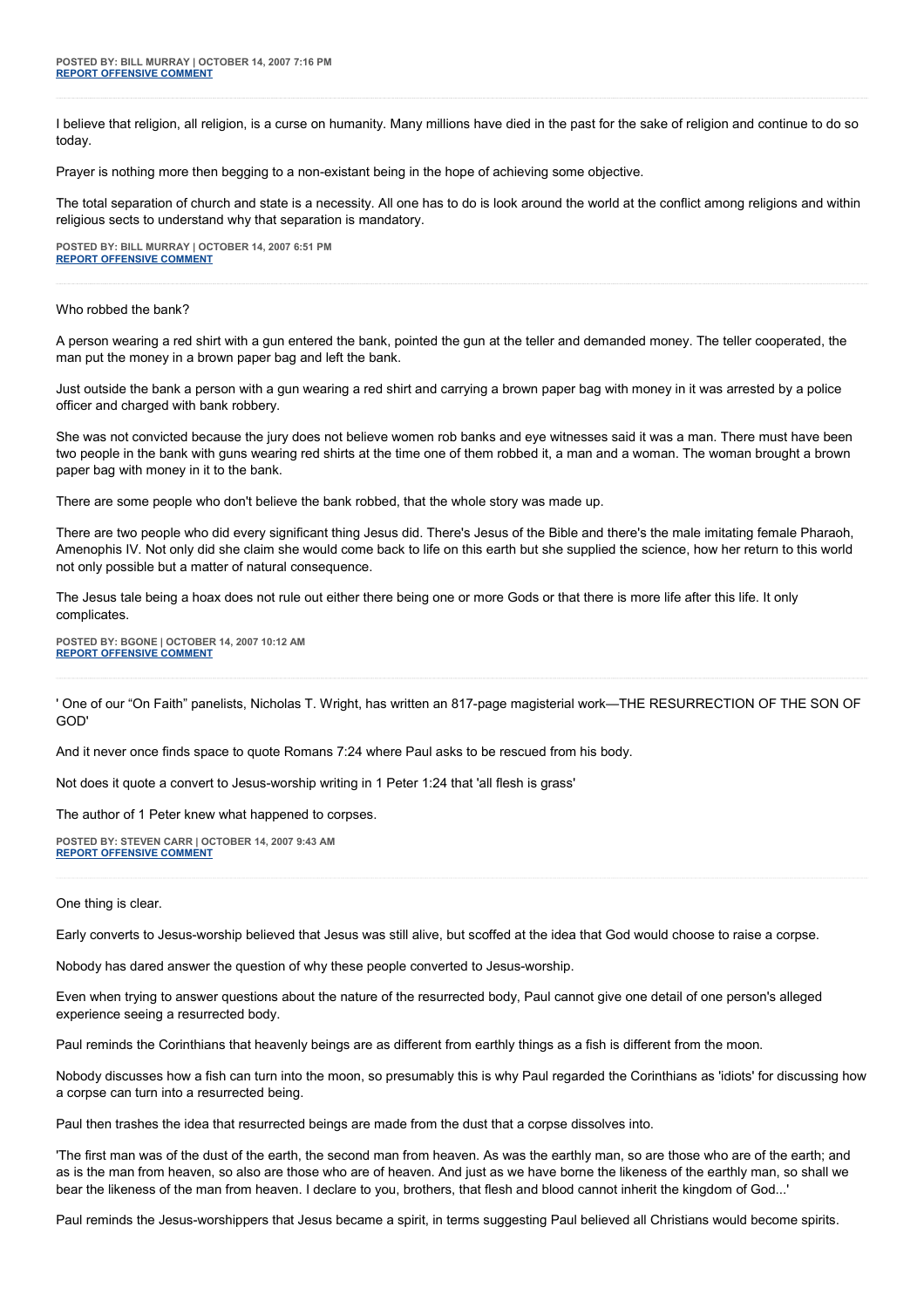In 2 Corinthians 5, Paul explains to the Jesus-worshippers why it does not matter that the earthly body will be destroyed, as they will get a heavenly body.

Paul knew what happened to corpses, which is why he pleaded in Romans 7:24 to be rescued from his body of death.

**POSTED BY: STEVEN CARR | OCTOBER 14, 2007 9:40 AM [REPORT OFFENSIVE COMMENT](mailto:blogs@washingtonpost.com?subject=On%20Faith%20Panelists%20Blog%20%20%7C%20%20Steven%20Carr%20%20%7C%20%20Living%20the%20Afterlife%20%20%7C%20%201502821&body=%0D%0D%0D%0D%0D================%0D?__mode=view%26_type=comment%26id=1502821%26blog_id=618)**

Jim M, you have a point.

I was taught that where Christianity influences us to do good, it reflects our desire to please a loving G-d, not our fear of punishment. Seeing it as "obey my laws, or suffer for it" completely removes the action of our own discernment (a.k.a. conscience) which is itself a gift from G-d.

**POSTED BY: VIEJITA DEL OESTE | OCTOBER 13, 2007 9:53 PM [REPORT OFFENSIVE COMMENT](mailto:blogs@washingtonpost.com?subject=On%20Faith%20Panelists%20Blog%20%20%7C%20%20Viejita%20del%20oeste%20%20%7C%20%20Living%20the%20Afterlife%20%20%7C%20%201500950&body=%0D%0D%0D%0D%0D================%0D?__mode=view%26_type=comment%26id=1500950%26blog_id=618)**

I take exception to the statement that beleif in the afterlife increases moral seriousness. In fact all the evidence I've seen indicates the opposite is true. Religious notions cause people to crash planes into buildings. People who espouse to be christian justify their immorality with bumper stickers that say they are "not perfect, just forgiven." Nice thought from behind an irresponsible and aggresive driver.

No, on the contrary. The overwhelming evidence I've seen is that belief in the afterlife leads to failure to be accountable or responsible.

I think it is very sad that Mr. Elliot believes that people need to believe in consequences after death to control their behavior in this life. And based on what? A fairy tale book. Perhaps he's right, but he should limit his belief to himself, not others. The fact that I don't makes me morally and ethically superior. The fact that I do control my behavior without such belief makes me morally and ethically superior.

**POSTED BY: JIM M | OCTOBER 13, 2007 4:38 PM [REPORT OFFENSIVE COMMENT](mailto:blogs@washingtonpost.com?subject=On%20Faith%20Panelists%20Blog%20%20%7C%20%20Jim%20M%20%20%7C%20%20Living%20the%20Afterlife%20%20%7C%20%201499036&body=%0D%0D%0D%0D%0D================%0D?__mode=view%26_type=comment%26id=1499036%26blog_id=618)**

In the cold.

In the cold of a darkness I see the profile of a beautiful sun, and so, when a pleasure seems a sorrow at the end of the morning, I hear the sensitive wind recalling my faith.

**POSTED BY: FRANCESCO SINIBALDI | OCTOBER 13, 2007 2:48 PM [REPORT OFFENSIVE COMMENT](mailto:blogs@washingtonpost.com?subject=On%20Faith%20Panelists%20Blog%20%20%7C%20%20Francesco%20Sinibaldi%20%20%7C%20%20Living%20the%20Afterlife%20%20%7C%20%201498328&body=%0D%0D%0D%0D%0D================%0D?__mode=view%26_type=comment%26id=1498328%26blog_id=618)**

I mean, don't get me wrong... it's like... In a world of people saying that only a certain kind of 'faith' can 'save' one from... what, ..Life?

People throwing themselves behind dogmas and institutions dedicated to use someone else's form of sexuality for political purposes...

Trying to marginalize a good portion of humanity (very righteously, of course) for loving each other....

Apart from the usual 'can't keep it in their pants cause they hate themselves so much in the name of Heaven....'

Actually strangling themselves to death in two scuba suits \*just masturbating\* while advocating .... all these real harms to people in the name of what 'greater good?'

To avoid what 'evil?'

Liberalism? Non-literalism?

I say... What?

What if it's not about classifying how much someone believes in Jesus?

What if... It's life. No matter how much neoprene is applied?

More weight. :)